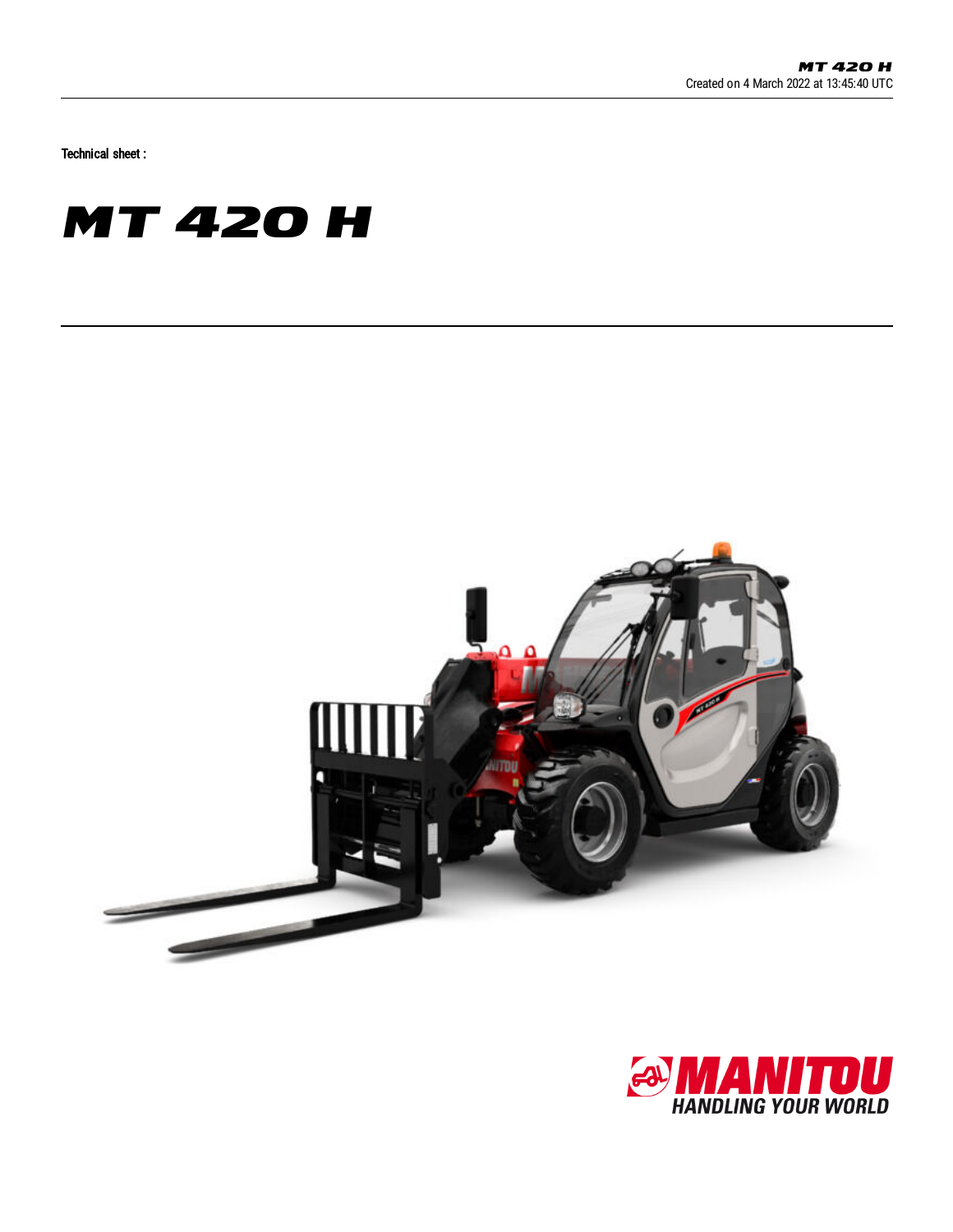| <b>Capacities</b>                           |       | <b>Metric</b>                                 |
|---------------------------------------------|-------|-----------------------------------------------|
| Max. capacity                               |       | 2000 kg                                       |
| Max. lifting height                         |       | 4.35 m                                        |
| Max. outreach                               |       | 2.65 m                                        |
| Breakout force with bucket                  |       | 1886 daN                                      |
| <b>Weight and dimensions</b>                |       |                                               |
| Overall length to carriage                  | 111   | $3.64$ m                                      |
| Overall width                               | b1    | 1.49 m                                        |
| Overall height                              | h17   | 1.97 m                                        |
| Wheelbase                                   | y     | 2.13 m                                        |
| Ground clearance                            | m4    | $0.24$ m                                      |
| Overall cab width                           | b4    | 0.80 <sub>m</sub>                             |
| Tilt-up angle                               | a4    | 12°                                           |
| Tilt-down angle                             | a5    | 116°                                          |
| External turning radius (over tyres)        | Wa1   | 2.98 m                                        |
| Unladen weight (with forks)                 |       | 4190 kg                                       |
| Tyres type                                  |       | Pneumatic                                     |
| Standard tyres                              |       | Camso SKS-532 - 12 - 16.5-12PR                |
| Forks length / width / section              | 1/e/s | 1200 mm x 125 mm / 45 mm                      |
| <b>Performances</b>                         |       |                                               |
| Lifting                                     |       | 5s                                            |
| Lowering                                    |       | 3.50 s                                        |
| Extension                                   |       | 4.80s                                         |
| Retraction                                  |       | 3s                                            |
| Crowd                                       |       | 3.30 s                                        |
| Dump                                        |       | 2.70 s                                        |
| <b>Engine</b>                               |       |                                               |
| Engine brand                                |       | Kubota                                        |
| Engine norm                                 |       | Stage V                                       |
| Engine model                                |       | 2607-CR-E5                                    |
| Number of cylinders / Capacity of cylinders |       | $4 - 2615$ cm <sup>3</sup>                    |
| I.C. Engine power rating - Power (kW)       |       | 57 Hp / 42 kW                                 |
| Max. torque / Engine rotation               |       | 174 Nm @ 1600 rpm                             |
| Drawbar pull (Laden)                        |       | 2850 daN                                      |
| <b>Transmission</b>                         |       |                                               |
| Transmission type                           |       | Hydrostatic                                   |
| Number of gears (forward / reverse)         |       | 2/2                                           |
| Max. travel speed                           |       | 24.90 km/h                                    |
| Parking brake                               |       | Automatic Negative Hand-brake                 |
| Service brake                               |       | Disk brake on the cadran shaft                |
| <b>Hydraulics</b>                           |       |                                               |
| Hydraulic pump type                         |       | Gear pump                                     |
| Hydraulic flow / Pressure                   |       | 77.40 l/min / 235 Bar                         |
| <b>Tank capacities</b>                      |       |                                               |
| Engine oil                                  |       | 10.201                                        |
| Hydraulic oil                               |       | 70 I                                          |
| Fuel tank                                   |       | 60 l                                          |
| Noise and vibration                         |       |                                               |
| Noise at driving position (LpA)             |       | 76 dB                                         |
| Noise to environment (LwA)                  |       | 104 dB                                        |
| Vibration on hands/arms                     |       | $< 2.50$ m/s <sup>2</sup>                     |
| <b>Miscellaneous</b>                        |       |                                               |
| Steering wheels (front / rear)              |       | $2/2$                                         |
| Drive wheels (front / rear)                 |       | 2/2                                           |
| Safety / Safety cab homologation            |       | Standard EN 15000 / ROPS - FOPS cab (level 1) |
|                                             |       |                                               |

Controls

l,

MT 420 H - Created on 4 March 2022 at 13:45:40 UTC Metric

J S M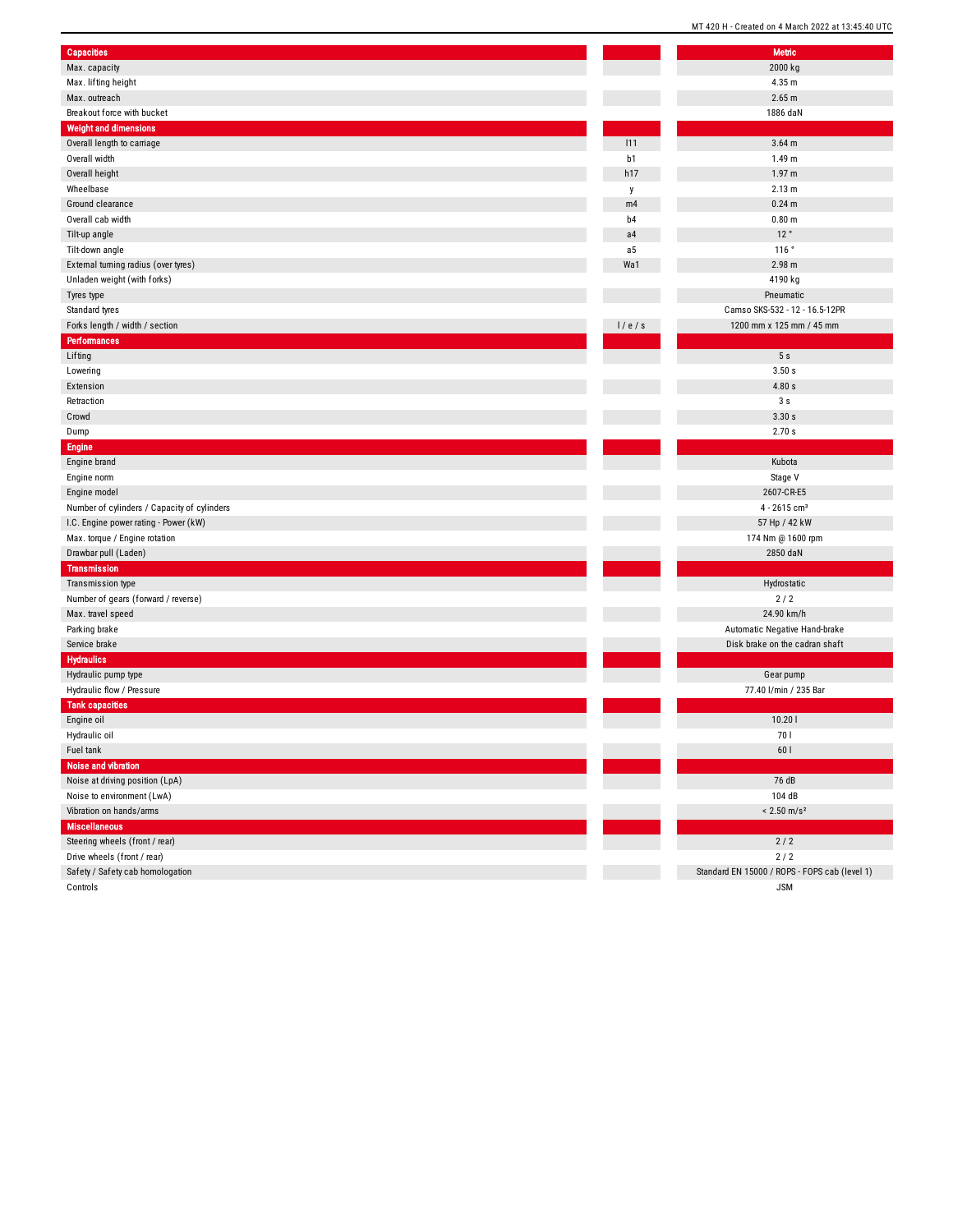## MT 420 H - Dimensional drawing



## MT 420 H - Load chart

Machine on tyres with forks Metric